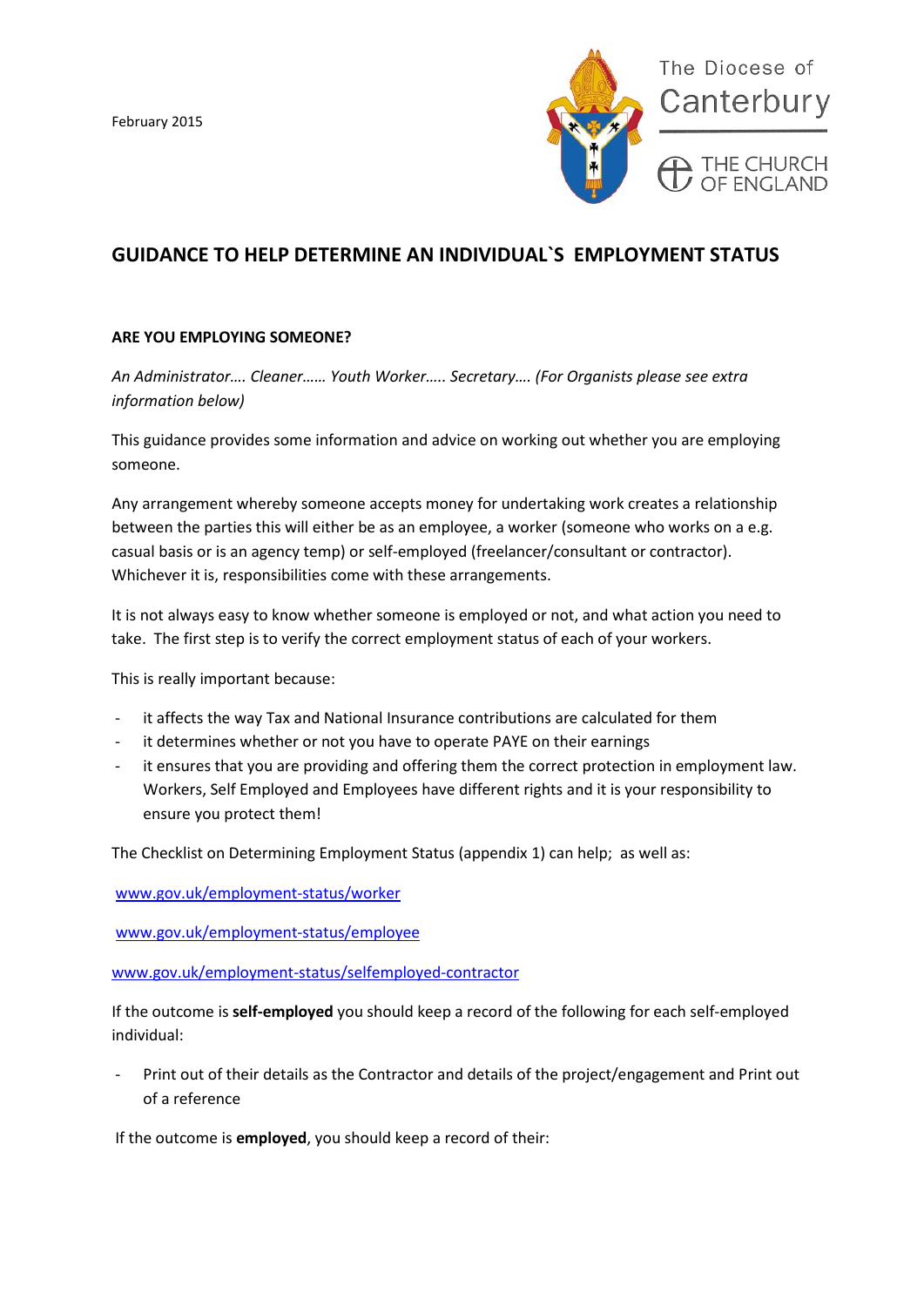- Contract of employment, Payroll Information Sheet, P45 from previous Employer, References including from their last employer and check and make a note of their ID for eligibility to work in the UK

### *Safeguarding* - Don't forget to consider whether they require a Disclosure & Barring Check

**There is no single definition that determines the status of an individual. Ultimately an Employment Tribunal would decide. However it is possible for a PCC to make a judgment based on the following 4 categories:**

- 1. **Control –** Does the individual have the final say in how they do the work? Can they choose whether to do the work themselves or can they send someone else to do it? Can they choose when and how they work (or does the PCC tell them what to do and when to do it?)
- 2. **Integration -** Are they responsible for hiring other people and setting their terms of employment if they need help with the work? Are they exempt from having action taken against you using the PCC`s disciplinary procedures and have no access to your grievance procedures? Are they excluded from PCC benefits and perks?
- 3. **[Mutuality of Obligation](http://www.contractoradvisor.co.uk/guides/ir35-what-is-mutuality-of-obligation/) –** Does the PCC offer work to them only if and when it is available? Can they decide when they will work and can they turn the work down that is offered? (or are both parties of a view that a contract of employment exists)?
- 4. **Economic Reality -** Are they responsible for meeting the losses of their employment as well as taking the profits? Are they responsible for correcting unsatisfactory work at their own expense? Do they have to submit an invoice to the PCC for you to pay them? Do they get a fixed payment for the job (including labour and tools/materials)? Do they provide the main items of equipment needed to do their job? Do they work for a range of different employers?

### **If the PCC answers YES to most of these questions, it is likely that the worker is Self Employed.**

**If the PCC answers NO to most of the questions**, a logical conclusion is that an employment tribunal would have little difficulty in finding that the **PCC is the employer** especially if it is the PCC that is paying him/her for their work.

### **ORGANISTS**

### **If the PCC determines that an organist is employed:**

There are differing views on the employment of Organists from some professional musical organisations such as, the RSCM. Our advice is that IN MOST CASES the contract should be with the PCC and with the current minister being a party to the contract in order to give his/her agreement to the appointment under Canon B20. The PCC`s employment policies will apply to the employment.

### **If the PCC determines that an organist is self-employed:**

It is quite possible and correct that in certain circumstances, an organist will be genuinely self employed, but this is **NOT** the default position and the PCC will need to see and keep on file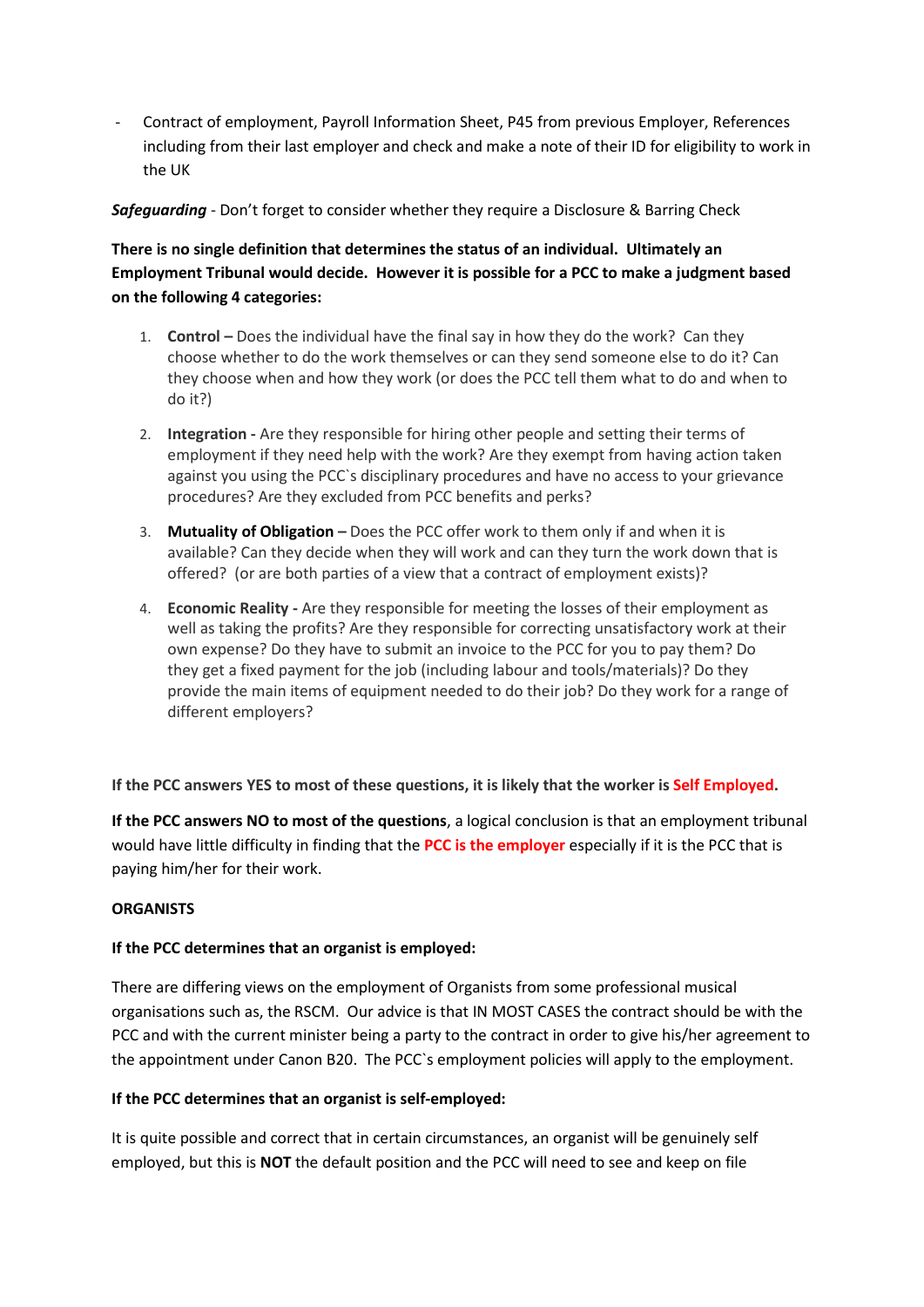evidence that the person is registered with HMRC as self-employed and this was explicitly recognised in the Self Employment Agreement.

*A sample employment contract is attached (appendix 2)*

*A sample Self Employed (Consultant/Contractor) agreement is attached (appendix 3)*

### **Disclaimer:**

**I have taken great care in creating these pages. However, they are not intended to be a substitute for specific legal advice. The CDBF cannot be held responsible for any errors or omissions.**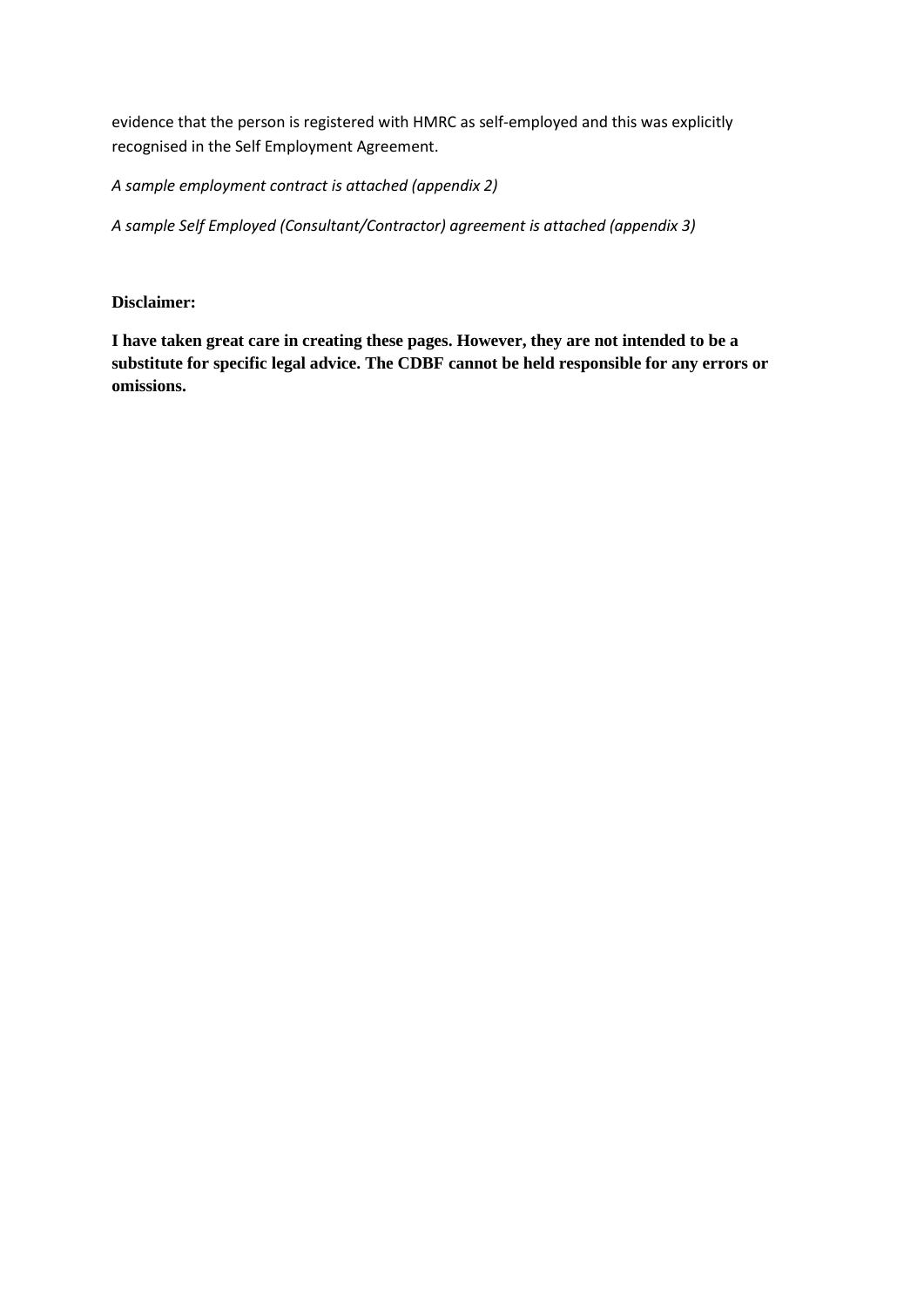## **Appendix 1 CHECKLIST TO HELP DETERMINE INDIVIDUAL'S EMPLOYMENT STATUS**

**ADVICE:** If you answer two or more questions using the 'employee status' column, it is very likely that an Employment Tribunal will consider the individual engaged in the provision of service/s as having an **EMPLOYMENT STATUS of EMPLOYEE**

| <b>KEY QUESTIONS</b>                                                                                                                                                                                      | 'CONSULTANT' STATUS                                                                                                                                                                                                    | 'EMPLOYEE'<br><b>STATUS</b>                                                                                              |
|-----------------------------------------------------------------------------------------------------------------------------------------------------------------------------------------------------------|------------------------------------------------------------------------------------------------------------------------------------------------------------------------------------------------------------------------|--------------------------------------------------------------------------------------------------------------------------|
| <b>Place of work</b>                                                                                                                                                                                      |                                                                                                                                                                                                                        |                                                                                                                          |
| Will the PCC provide the place of work<br>to do the job? How much work is done<br>on the church's premises?                                                                                               | Not normally Church's premises                                                                                                                                                                                         | Church's premises                                                                                                        |
| Financial risk for expenses and                                                                                                                                                                           |                                                                                                                                                                                                                        |                                                                                                                          |
| unsatisfactory work                                                                                                                                                                                       |                                                                                                                                                                                                                        |                                                                                                                          |
| Will the PCC pay an agreed total fee for<br>the whole assignment? Will the PCC<br>cover the cost if the assignment is not<br>completed on time or bear the cost of<br>correcting any unsatisfactory work? | Borne by individual. Total fee<br>should include expenses (except<br>that major disbursements -e.g.<br>expenses - supported by receipts<br>- may be invoiced). Total fee<br>should not refer to daily/hourly<br>rates. | Borne by the PCC                                                                                                         |
| <b>Equipment and administrative</b>                                                                                                                                                                       |                                                                                                                                                                                                                        |                                                                                                                          |
| support                                                                                                                                                                                                   | Supplied by the Individual                                                                                                                                                                                             | Supplied by the PCC                                                                                                      |
| Will the PCC provide the resources and<br>equipment to do the job? What<br>investment has the worker made in<br>his/her business? What overheads<br>does he/she meet?                                     |                                                                                                                                                                                                                        |                                                                                                                          |
| Can profits vary depending on how<br>well/badly the contract is performed?                                                                                                                                | Yes                                                                                                                                                                                                                    | No effect on Salary                                                                                                      |
| <b>Management</b>                                                                                                                                                                                         |                                                                                                                                                                                                                        |                                                                                                                          |
| Will the PCC allow the person, by and<br>large, to organise the assignment<br>according to their own time and<br>methods subject only to the general<br>terms of reference of the assignment?             | Not supervised by the PCC staff<br>or subject to the PCC's usual<br>terms and conditions. Does not<br>have executive authority e.g. to<br>authorise expenditure.                                                       | Supervised by the<br>PCC staff and subject<br>to the PCC's usual<br>terms and conditions<br>e.g. has job<br>description. |
| Can the individual be given another<br>task without notice?                                                                                                                                               | Not as part of this consultancy.                                                                                                                                                                                       | Yes                                                                                                                      |
| What notification of illness must be<br>given?                                                                                                                                                            | Does not receive the PCC's<br>benefits.                                                                                                                                                                                | Receives PCC's<br>benefits e.g. sick pay,<br>holiday pay                                                                 |
| <b>Frequency of work</b>                                                                                                                                                                                  |                                                                                                                                                                                                                        |                                                                                                                          |
| Will this form part of a regular series of<br>similar contracts over a period of time?                                                                                                                    | Irregular assignments                                                                                                                                                                                                  | Consecutive regular<br>assignments                                                                                       |
| <b>Payment</b>                                                                                                                                                                                            |                                                                                                                                                                                                                        |                                                                                                                          |
| Will the PCC expect the person to<br>produce invoices for the fee and any<br>other agreed costs before any                                                                                                | Fees for services performed are<br>paid against an invoice,<br>preferably a VAT invoice.                                                                                                                               | Payment through<br>payroll administrator.<br>NI and Tax is                                                               |